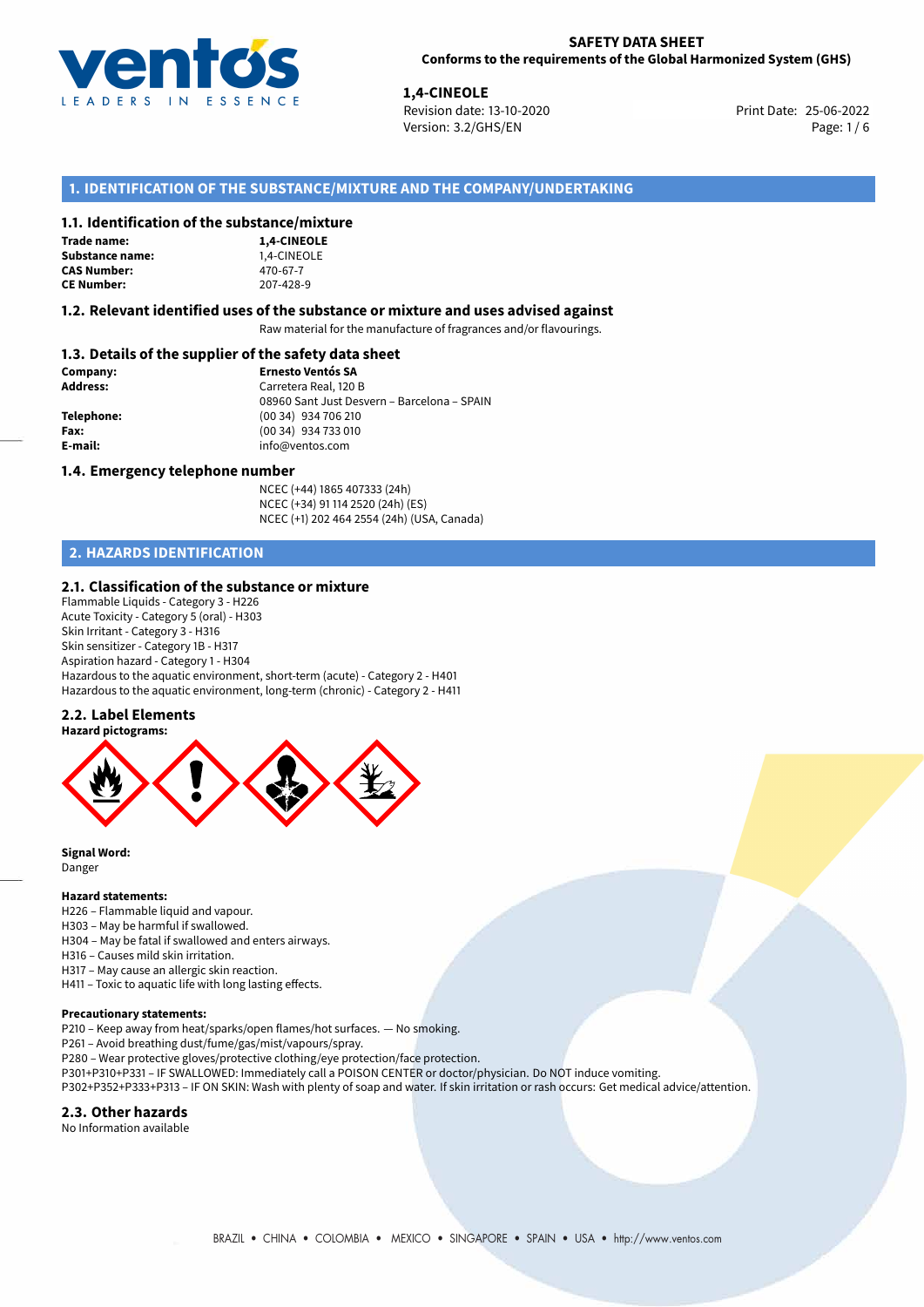

**1,4-CINEOLE**<br>
Revision date: 13-10-2020 **Print Date: 25-06-2022** Version: 3.2/GHS/EN Page: 2 / 6

# **3. COMPOSITION/INFORMATION ON INGREDIENTS**

#### **3.1. Substances**

| Chemical name: | 1.4-CINEOLE |
|----------------|-------------|
| CAS number:    | 470-67-7    |
| EC number:     | 207-428-9   |

#### **Hazardous constituents:**

| <b>Chemical Name</b> | % (w/w)        | <b>CAS No</b><br><b>EC No</b> | <b>Classification according to GHS</b>                                                                                                                                                                                                                                                                                                                                                                                      |  |
|----------------------|----------------|-------------------------------|-----------------------------------------------------------------------------------------------------------------------------------------------------------------------------------------------------------------------------------------------------------------------------------------------------------------------------------------------------------------------------------------------------------------------------|--|
| 1,4-CINEOLE          | $\geq$ 50      | 470-67-7<br>207-428-9         | Flammable Liquids - Category 3 - H226<br>Acute Toxicity - Category 5 (oral) - H303                                                                                                                                                                                                                                                                                                                                          |  |
| ALPHA-PHELLANDRENE   | $\geq$ 1; <10  | 99-83-2<br>202-792-5          | Flammable Liquids - Category 3 - H226<br>Skin Irritant - Category 3 - H316<br>Aspiration hazard - Category 1 - H304                                                                                                                                                                                                                                                                                                         |  |
| DELTA-3-CARENE       | $>1$ ; <10     | 13466-78-9<br>236-719-3       | Flammable Liquids - Category 3 - H226<br>Acute Toxicity - Category 4 (inhalation) - H332<br>Acute Toxicity - Category 5 (oral) - H303<br>Skin Irritant - Category 2 - H315<br>Skin sensitizer - Category 1 - H317<br>Aspiration hazard - Category 1 - H304<br>Hazardous to the aquatic environment, short-term (acute) - Category 1 - H400<br>Hazardous to the aquatic environment, long-term (chronic) - Category 1 - H410 |  |
| <b>MYRCENE</b>       | $>1$ ; $<$ 10  | 123-35-3<br>204-622-5         | Flammable Liquids - Category 3 - H226<br>Skin Irritant - Category 2 - H315<br>Eye Irritant - Category 2A - H319<br>Aspiration hazard - Category 1 - H304<br>Hazardous to the aquatic environment, short-term (acute) - Category 1 - H400<br>Hazardous to the aquatic environment, long-term (chronic) - Category 2 - H411                                                                                                   |  |
| <b>EUCALYPTOL</b>    | $>1$ ; <10     | 470-82-6<br>207-431-5         | Flammable Liquids - Category 3 - H226<br>Acute Toxicity - Category 5 (oral) - H303<br>Skin Irritant - Category 3 - H316<br>Skin sensitizer - Category 1B - H317                                                                                                                                                                                                                                                             |  |
| PARA-CYMENE          | $\geq$ 0.1; <1 | 99-87-6<br>202-796-7          | Flammable Liquids - Category 3 - H226<br>Acute Toxicity - Category 5 (oral) - H303<br>Skin Irritant - Category 3 - H316<br>Toxic to reproduction - Category 2 - H361<br>Aspiration hazard - Category 1 - H304<br>Hazardous to the aquatic environment, short-term (acute) - Category 2 - H401<br>Hazardous to the aquatic environment, long-term (chronic) - Category 2 - H411                                              |  |
| <b>LIMONENE</b>      | $>0.1$ ; $<$ 1 | 138-86-3<br>205-341-0         | Flammable Liquids - Category 3 - H226<br>Skin Irritant - Category 2 - H315<br>Skin sensitizer - Category 1B - H317<br>Aspiration hazard - Category 1 - H304<br>Hazardous to the aguatic environment, short-term (acute) - Category 1 - H400<br>Hazardous to the aquatic environment, long-term (chronic) - Category 1 - H410                                                                                                |  |

[See the full text of the hazard statements in section 16.](#page-4-0)

# **3.2. Mixtures**

Not applicable.

# **4. FIRST-AID MEASURES**

# **4.1. Description of necessary first aid measures**

| Ingestion:    | Rinse mouth with water.<br>Obtain medical advice.                                                                     |
|---------------|-----------------------------------------------------------------------------------------------------------------------|
|               | Keep at rest. Do not induce vomiting.                                                                                 |
| Eye contact:  | In case of contact with eyes, rinse immediately with plenty of water for at least 15 minutes and seek medical advice. |
| Inhalation:   | Remove person to fresh air and keep at rest.                                                                          |
|               | Seek immediate medical advice.                                                                                        |
| Skin contact: | Take off immediately all contaminated clothing.                                                                       |
|               | Thoroughly wash affected skin with soap and water.                                                                    |
|               | Seek medical attention if symptoms persist.                                                                           |

# **4.2. Most important symptoms and effects, both acute and delayed**

No information available.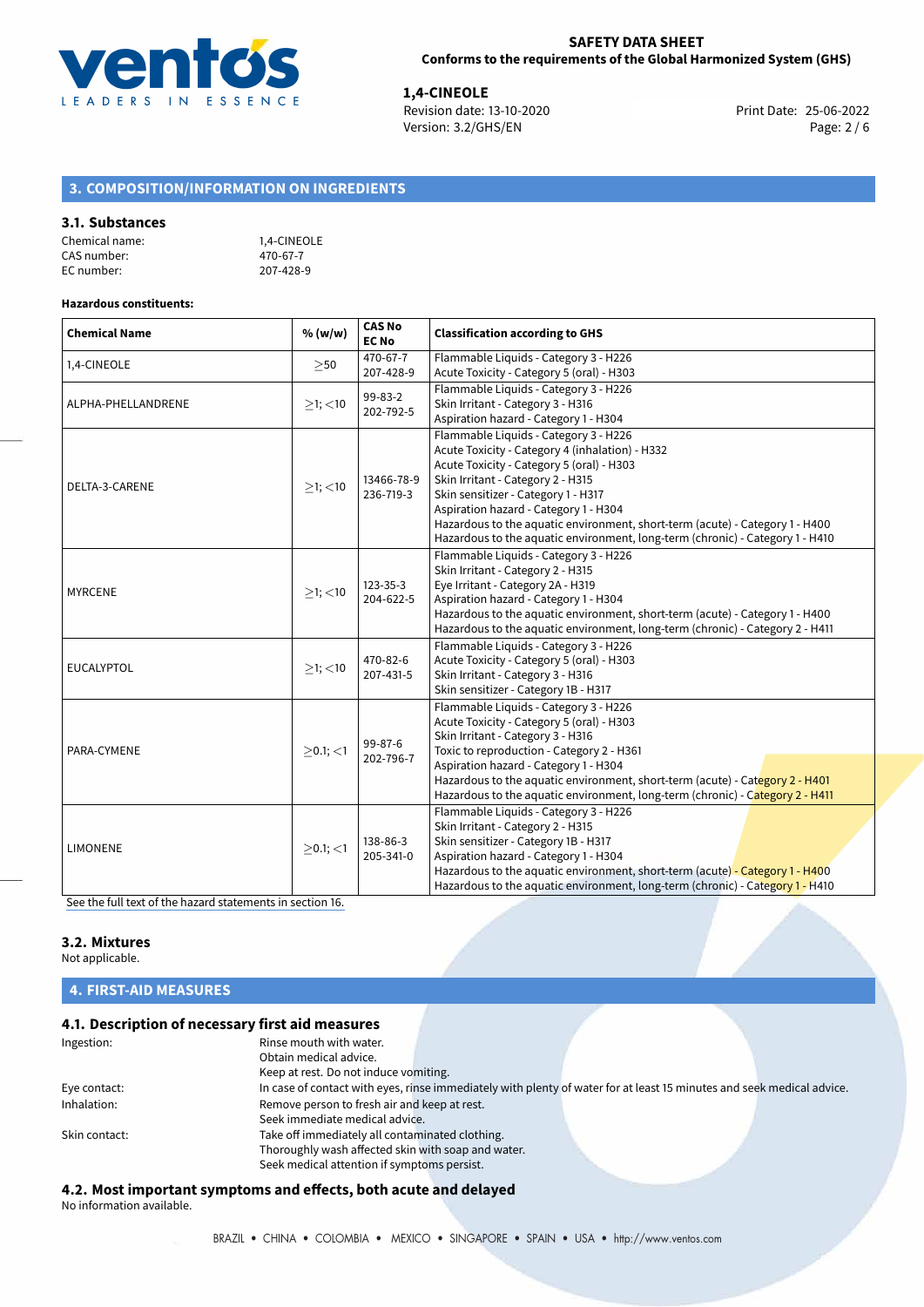

**1,4-CINEOLE**<br> **1,4-CINEOLE**<br> **1,4-CINEOLE**<br> **1,5-06-2022**<br> **1,5-06-2022**<br> **1,5-06-2022** Revision date: 13-10-2020 Version: 3.2/GHS/EN Page: 3 / 6

# **4.3. Indication of any immediate medical attention and special treatment needed**

No information available.

# **5. FIRE-FIGHTING MEASURES**

# **5.1. Extinguishing Media**

Water spray, carbon dioxide, dry chemical powder or appropriate foam. For safety reasons do not use full water jet.

#### **5.2. Special hazards arising from the substance or mixture**

Known or Anticipated Hazardous Products of Combustion: Emits toxic fumes under fire conditions.

### **5.3. Advice for firefighters**

High temperatures can lead to high pressures inside closed containers. Avoid inhalation of vapors that are created. Use appropriate respiratory protection. Do not allow spillage of fire to be poured into drains or watercourses. Wear self-contained breathing apparatus and protective clothing.

# **6. ACCIDENTAL RELEASE MEASURES**

### **6.1. Personal precautions, protective equipment and emergency procedures**

Evacuate surronding areas. Ensure adequate ventilation. Keep unnecessary and unprotected personnel from entering. Do not breathe vapor/spray. Avoid contact with skin and eyes. Information regarding personal protective measures: see section 8.

# **6.2. Environmental precautions**

To avoid possible contamination of the environment, do not discharge into any drains, surface waters or groundwaters.

#### **6.3. Methods and materials for containment and cleaning up**

Cover with an inert, inorganic, non-combustible absorbent material (e.g. dry-lime, sand, soda ash). Place in covered containers using non-sparking tools and transport outdoors. Avoid open flames or sources of ignition (e.g. pilot lights on gas hot water heater). Ventilate area and wash spill site after material pickup is complete.

### **6.4. Reference to other sections**

Information regarding exposure controls, personal protection and disposal considerations can be found in sections 8 and 13.

# **7. HANDLING AND STORAGE**

### **7.1. Precautions for safe handling**

Do not store or handle this material near food or drinking water. Do not smoke. Avoid contact with the eyes, skin and clothing. Wear protective clothing and use glasses. Observe the rules of safety and hygiene at work. Keep in the original container or an alternative made from a compatible material.

# **7.2. Conditions for safe storage, including any incompatibilities**

Store in tightly closed and preferably full containers in a cool, dry and ventilated area, protected from light. Keep away from sources of ignition (e.g. hot surfaces, sparks, flame and static discharges). Keep away from incompatible materials (see section 10).

#### **7.3. Specific end use(s)**

No information available.

# **8. EXPOSURE CONTROLS AND PERSONAL PROTECTION**

### **8.1. Control parameters**

Components with occupational exposure limits: None known.

### **8.2. Exposure controls**

Measures should be taken to prevent materials from being splashed into the body. Provide adequate ventilation, according to the conditions of use. Use a mechanical exhaust if required.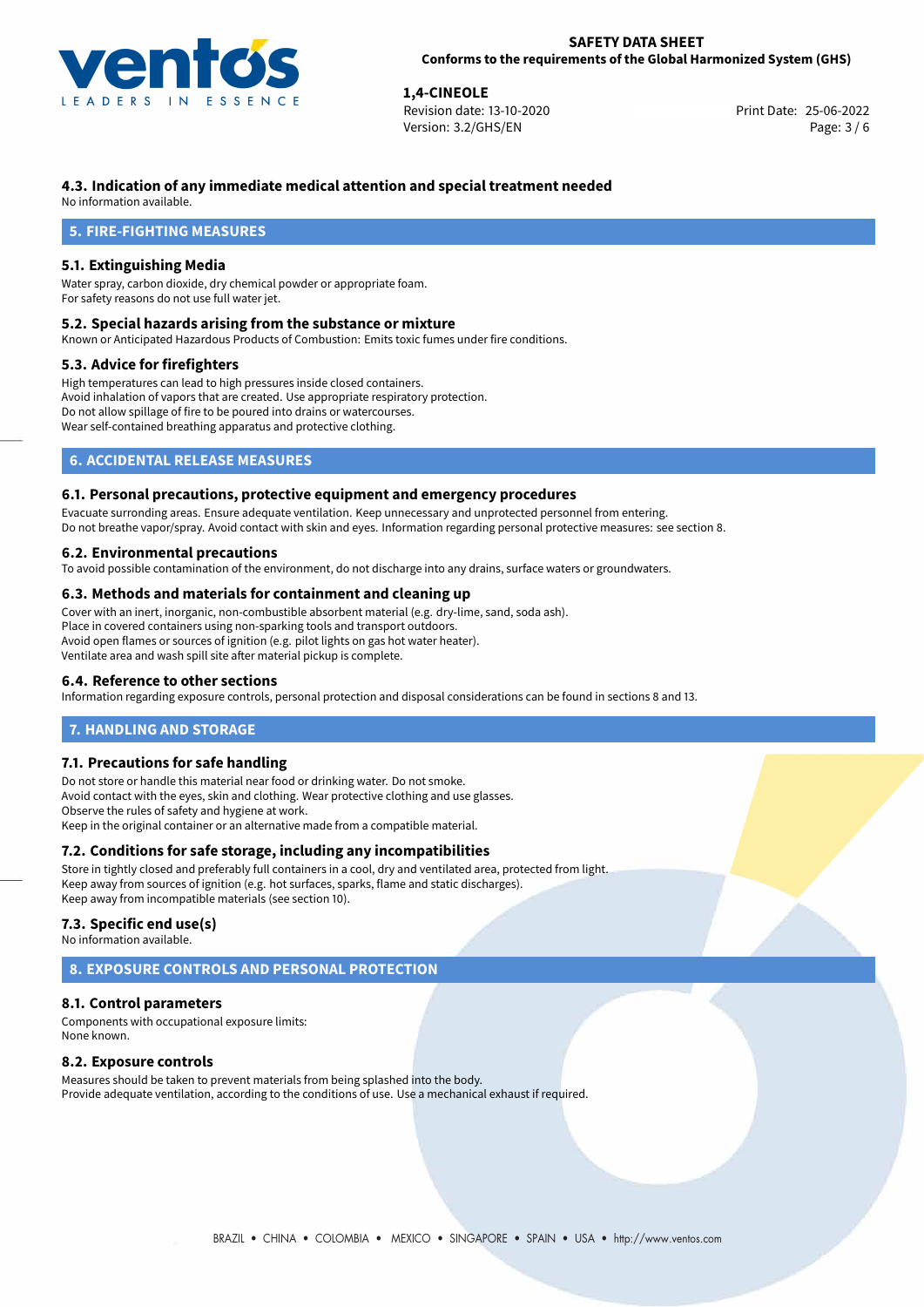

**1,4-CINEOLE**<br>
Revision date: 13-10-2020 **Print Date: 25-06-2022** Version: 3.2/GHS/EN Page: 4 / 6

# **8.3. Individual protection measures, such as personal protective equipment**

Eye/Face protection: Chemical safety goggles are recommended. Wash contaminated goggles before reuse. Chemical-resistant gloves are recommended. Wash contaminated gloves before reuse. Body protection: Personal protective equipment for the body should be selected based on the task being performed and the risks involved. Respiratory Protection: In case of insufficient ventilation, use suitable respiratory equipment. Environmental exposure controls: Emissions from ventilation or process equipment should be checked to ensure they comply with environmental protection legislation. In some cases, filters or engineering modifications to the process equipment will be necessary to reduce emissions to acceptable levels.

# **9. PHYSICAL AND CHEMICAL PROPERTIES**

### **9.1. Information on basic physical and chemical properties**

| Appearance:                            | Liquid                           |
|----------------------------------------|----------------------------------|
| Colour:                                | Conforms to standard             |
| Odour:                                 | Conforms to standard             |
| Odour theshold:                        | Not determined                   |
| pH:                                    | Not determined                   |
| Melting point/freezing point:          | $-46$                            |
| Boling point/boiling range (°C):       | 172-174                          |
| Flash point:                           | 47 $^{\circ}$ C                  |
| Evaporation rate:                      | Not determined                   |
| Flammability:                          | Not determined                   |
| Lower flammability/Explosive limit:    | Not determined                   |
| Upper flammability/Explosive limit:    | Not determined                   |
| Vapour pressure:                       | Not determined                   |
| Vapour Density:                        | Not determined                   |
| Density:                               | $0,891 - 0,905$ g/mL (20°C)      |
| Relative density:                      | $0,891 - 0,905$ (20°C)           |
| Water solubility:                      | <b>ALMOST INSOLUBLE IN WATER</b> |
| Solubility in other solvents:          | SOLUBLE IN ETHANOL               |
| Partition coefficient n-octanol/water: | Not determined                   |
| Auto-ignition temperature:             | Not determined                   |
| Decomposition temperature:             | Not determined                   |
| Viscosity, dynamic:                    | Not determined                   |
| Viscosity, kinematic:                  | Not determined                   |
| Explosive properties:                  | Not determined                   |
| Oxidising properties:                  | Not determined                   |

# **10. STABILITY AND REACTIVITY**

#### **10.1. Reactivity**

No hazardous reactions if stored and handled as prescribed/indicated.

# **10.2. Chemical stability**

The product is stable if stored and handled as prescribed/indicated.

### **10.3. Possibility of hazardous reactions**

No hazardous reactions if stored and handled as prescribed/indicated.

#### **10.4. Conditions to Avoid**

Conditions to Avoid: Excessive heat, flame or other ignition sources.

#### **10.5. Incompatible materials**

Avoid contact with strong acids and bases and oxidizing agents.

#### **10.6. Hazardous decomposition products**

During combustion may form carbon monoxide and unidentified organic compounds.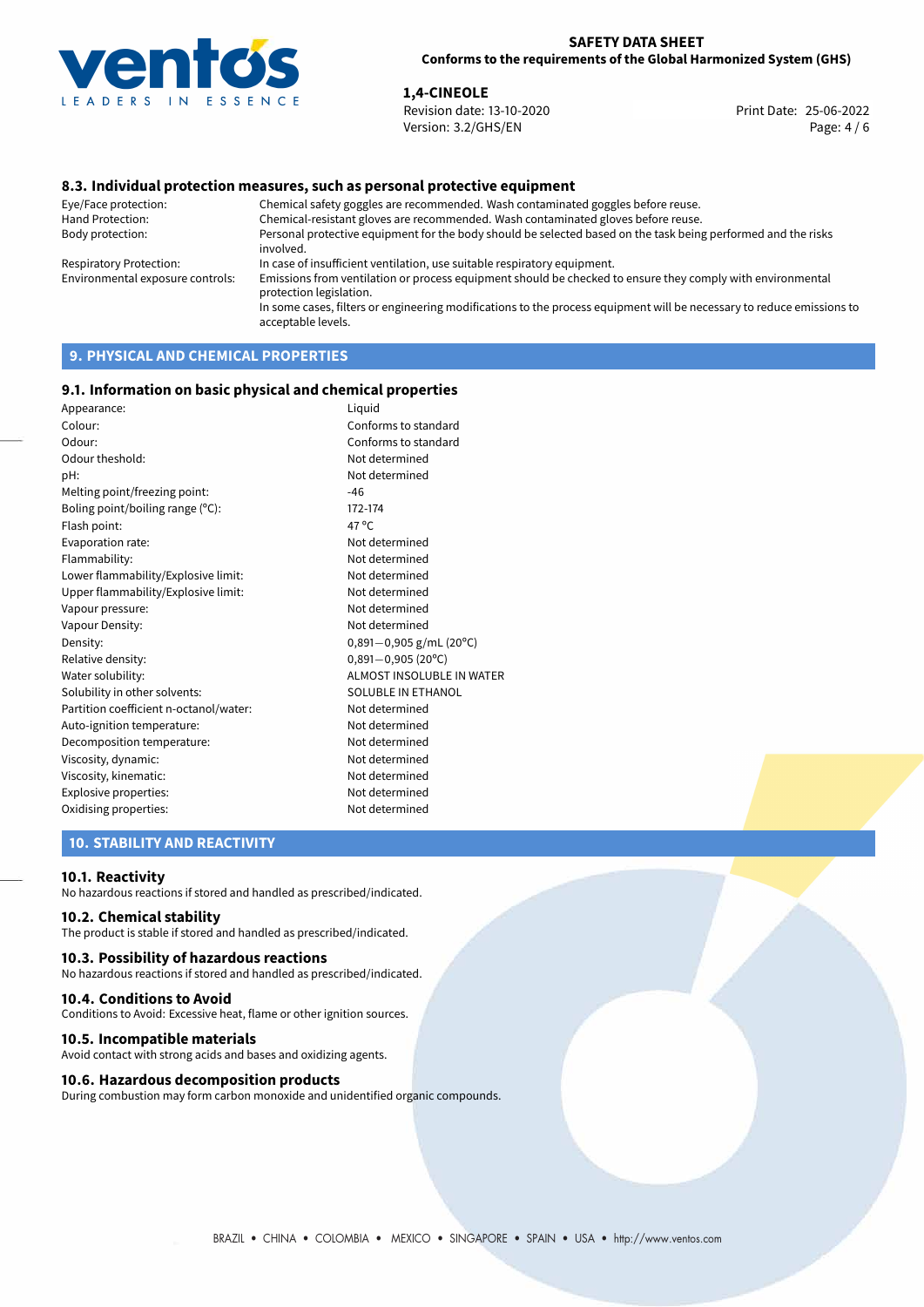

**1,4-CINEOLE**<br>
Revision date: 13-10-2020 **Print Date: 25-06-2022** Version: 3.2/GHS/EN Page: 5 / 6

# **11. TOXICOLOGICAL INFORMATION**

| Acute toxicity                    | May be harmful if swallowed.                                              |
|-----------------------------------|---------------------------------------------------------------------------|
| Skin corrosion/irritation         | Causes mild skin irritation.                                              |
| Serious eye damage/irritation     | Based on the data available, the criteria for classification are not met. |
| Respiratory or skin sensitisation | May cause an allergic skin reaction.                                      |
| Germ cell mutagenicity            | Based on the data available, the criteria for classification are not met. |
| <b>Carcinogenicity</b>            | Based on the data available, the criteria for classification are not met. |
| Reproductive toxicity             | Based on the data available, the criteria for classification are not met. |
| <b>STOT-single exposure</b>       | Based on the data available, the criteria for classification are not met. |
| <b>STOT-repeated exposure</b>     | Based on the data available, the criteria for classification are not met. |
| <b>Aspiration hazard</b>          | May be fatal if swallowed and enters airways.                             |

# **12. ECOLOGICAL INFORMATION**

#### **12.1. Toxicity**

**Assessment:** Toxic to aquatic life with long lasting effects. **Experimental/calculated data:** No information available.

# **12.2. Degradability**

No information available.

#### **12.3. Bioaccumulative potential**

No information available.

#### **12.4. Soil mobility**

No information available.

# **12.5. Other adverse effects**

See also sections 6, 7, 13 and 15 Do not allow to get into waste water or waterways.

#### **13. DISPOSAL CONSIDERATIONS**

#### **13.1. Waste treatment methods**

Dispose of in accordance with national and local environmental regulations.

#### **14. TRANSPORT INFORMATION**

|                                  | ADR/RID/ADN                  | <b>IMDG</b>                  | <b>IATA-ICAO</b>             |
|----------------------------------|------------------------------|------------------------------|------------------------------|
| 14.1. UN Number                  | <b>UN3271</b>                | <b>UN3271</b>                | <b>UN3271</b>                |
| 14.2. UN Proper Shipping Name    | ETHERS, N.O.S. (1,4-CINEOLE) | ETHERS, N.O.S. (1,4-CINEOLE) | ETHERS, N.O.S. (1,4-CINEOLE) |
| 14.3. Transport Hazard Class(es) |                              |                              |                              |
| 14.4. Packing Group              | Ш                            | $\mathbf{III}$               | Ш                            |
| 14.5. Environmental hazards      | Yes                          | Yes                          | Yes                          |
| <b>Additional information</b>    |                              |                              |                              |

#### **14.6 Special precautions for user**

None known

#### **14.7. Transport in bulk according to Annex II of MARPOL 73/78 and the IBC Code**

No information available

### **15. REGULATORY INFORMATION**

# **15.1. Safety, health and environmental regulations/legislation specific for the substance or mixture**

No information available

### <span id="page-4-0"></span>**16. OTHER INFORMATION**

**Full text of the R-phrases, hazard statements and precautionary statements mentioned in section 3:**

H226 – Flammable liquid and vapour.